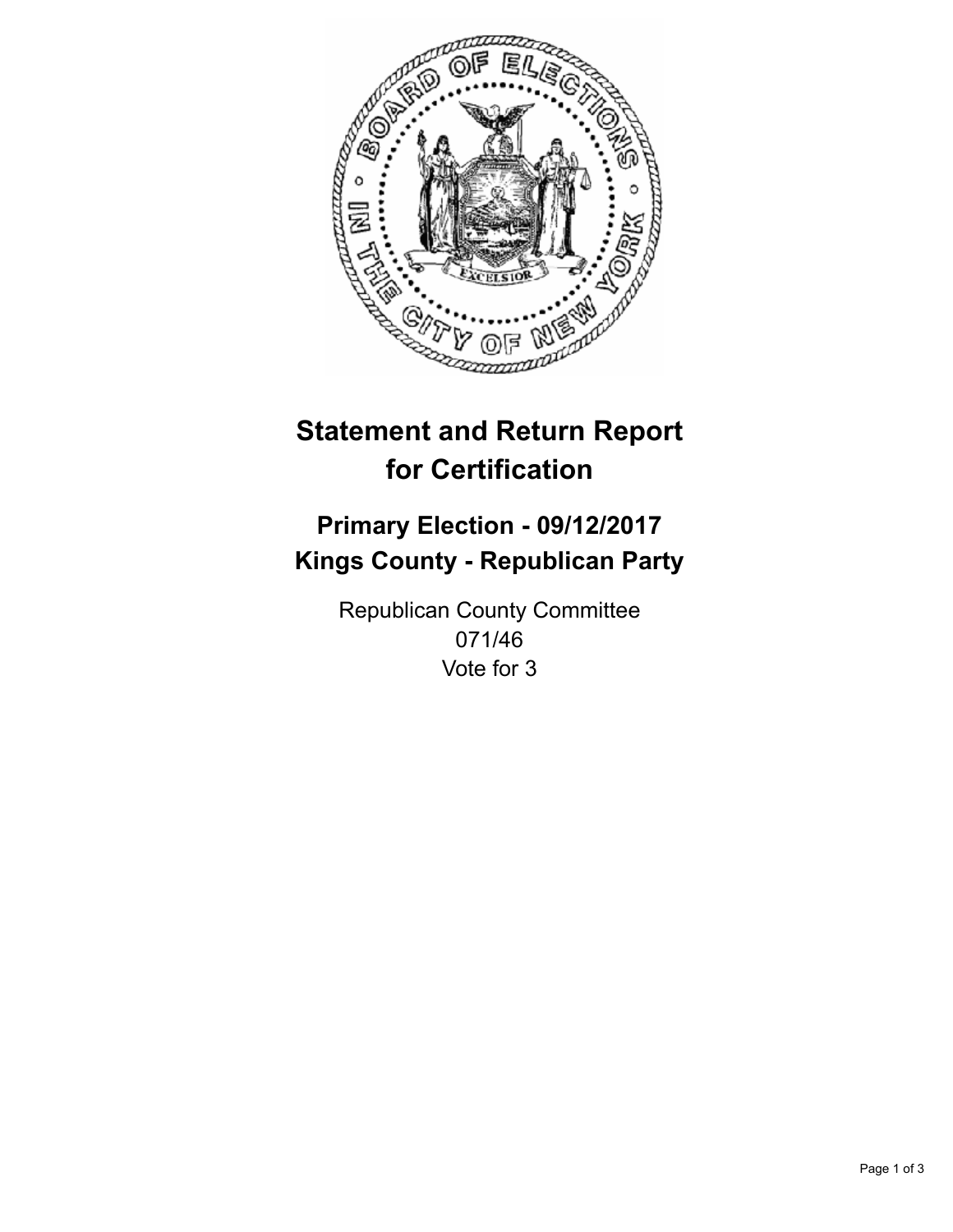

## **Assembly District 46**

| <b>PUBLIC COUNTER</b>                                    | 51                |
|----------------------------------------------------------|-------------------|
| <b>MANUALLY COUNTED EMERGENCY</b>                        | 0                 |
| ABSENTEE / MILITARY                                      | 2                 |
| AFFIDAVIT                                                | 0                 |
| <b>Total Ballots</b>                                     | 53                |
| Less - Inapplicable Federal/Special Presidential Ballots | 0                 |
| <b>Total Applicable Ballots</b>                          | 53                |
| <b>MARYANN T. FORMICA</b>                                | 14                |
| ROBERT E. OTTOFARO                                       | 19                |
| DONNA L. OTTOFARO                                        | $12 \overline{ }$ |
| <b>ROBERT MORALE</b>                                     | 7                 |
| ANTHONY M. PERRINA                                       | 15                |
| <b>LINDA CONTI</b>                                       | 13                |
| <b>Total Votes</b>                                       | 80                |
| Unrecorded                                               | 79                |